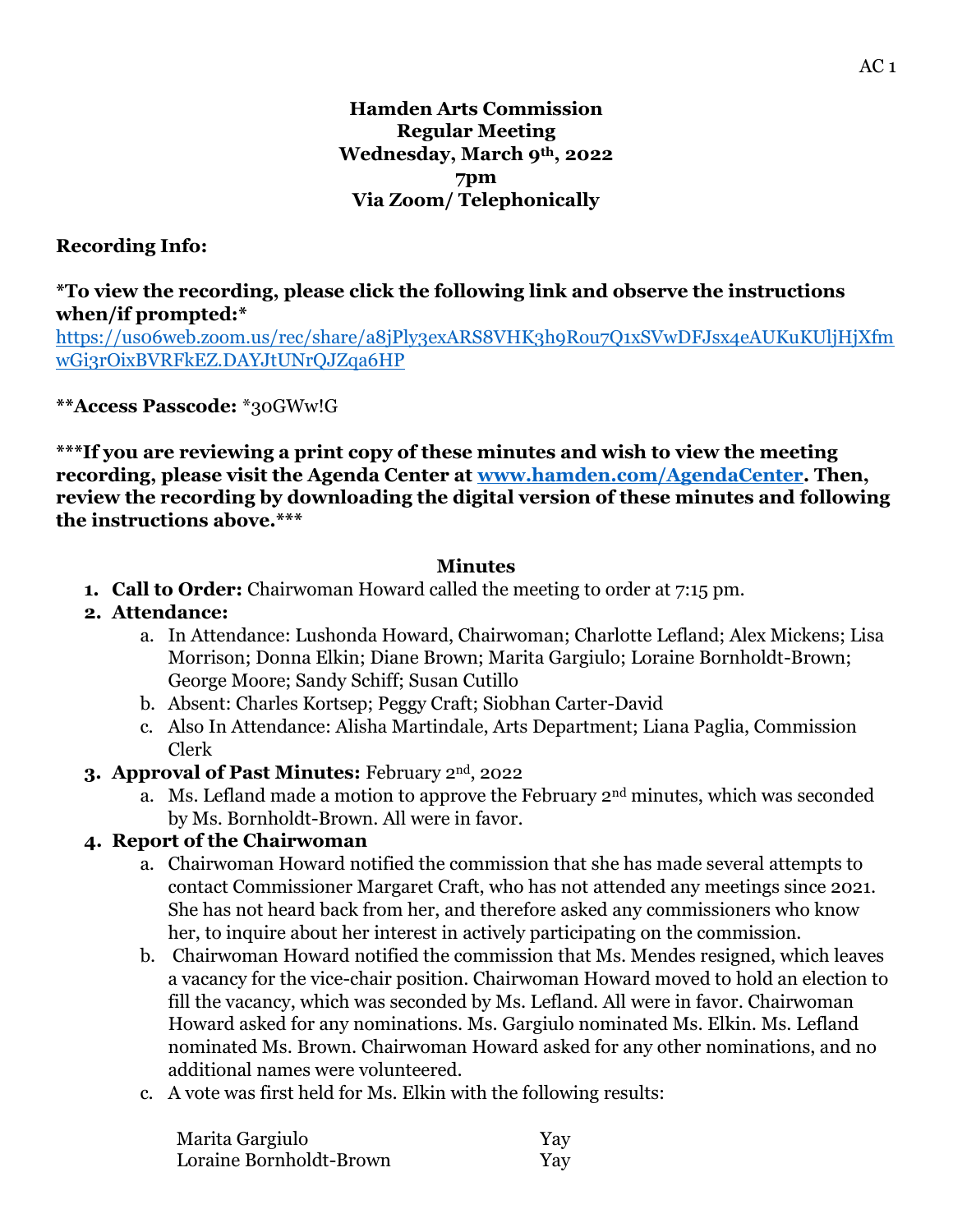| Donna Elkin       | Yay |
|-------------------|-----|
| George Moore      | Yay |
| Sandy Schiff      | Yay |
| Susan Cutillo     | Nay |
| Charlotte Lefland | Nay |
| Lushonda Howard   | Nay |
| Alex Mickens      | Nay |
| Diane Brown       | Nay |
| Lisa Morrison     | Nay |
|                   |     |

d. A vote was then held for Ms. Brown with the following results:

| Marita Gargiulo         | Nay |
|-------------------------|-----|
| Loraine Bornholdt-Brown | Nay |
| Donna Elkin             | Nay |
| George Moore            | Nay |
| Sandy Schiff            | Nay |
| Susan Cutillo           | Yay |
| Charlotte Lefland       | Yay |
| Lushonda Howard         | Yay |
| Alex Mickens            | Yay |
| Diane Brown             | Yay |
| Lisa Morrison           | Yay |
|                         |     |

Ms. Brown is the newly elected vice-chair for the Arts Commission.

# **5. Report of the Treasurer**

- a. Ms. Lefland reported the current balances in the Webster accounts:
	- i. Gift Fund: \$48,843.79
	- ii. Saturday Series: \$12,729.67
- b. Ms. Lefland notified the commission that along with Ms. Martindale, she is working on getting her name added as a signatory on the commission bank accounts. Chairwoman Howard requested that this task be added to the "Action Items" agenda item for the April meeting.

# **6. Old Business**

# **a. MLK Mural Project**

i. After discussing with a representative from the mural project, it was suggested that instead of a straight cash donation, the commission could purchase materials for the project. Commissioners discussed the amount they wished to put towards the project. Several questioned other potential funding sources for the project as well. Ms. Martindale clarified that the \$15,000 cost of the mural includes a five year maintenance plan and an anti-graffiti coating, community paint days, an unveiling event, and media coverage. She detailed her efforts to secure a grant match from Sustainable CT, which could potentially cover roughly half of the costs of the mural. Ms. Martindale urged the commission to support the project with a definitive monetary amount, which would offer credibility when applying for the grant. Ms. Brown made a motion to participate in the MLK Mural Project by donating \$5,000 to the cost of the mural, which was seconded by Ms. Cutillo. Some commissioners expressed concern regarding the potential political nature